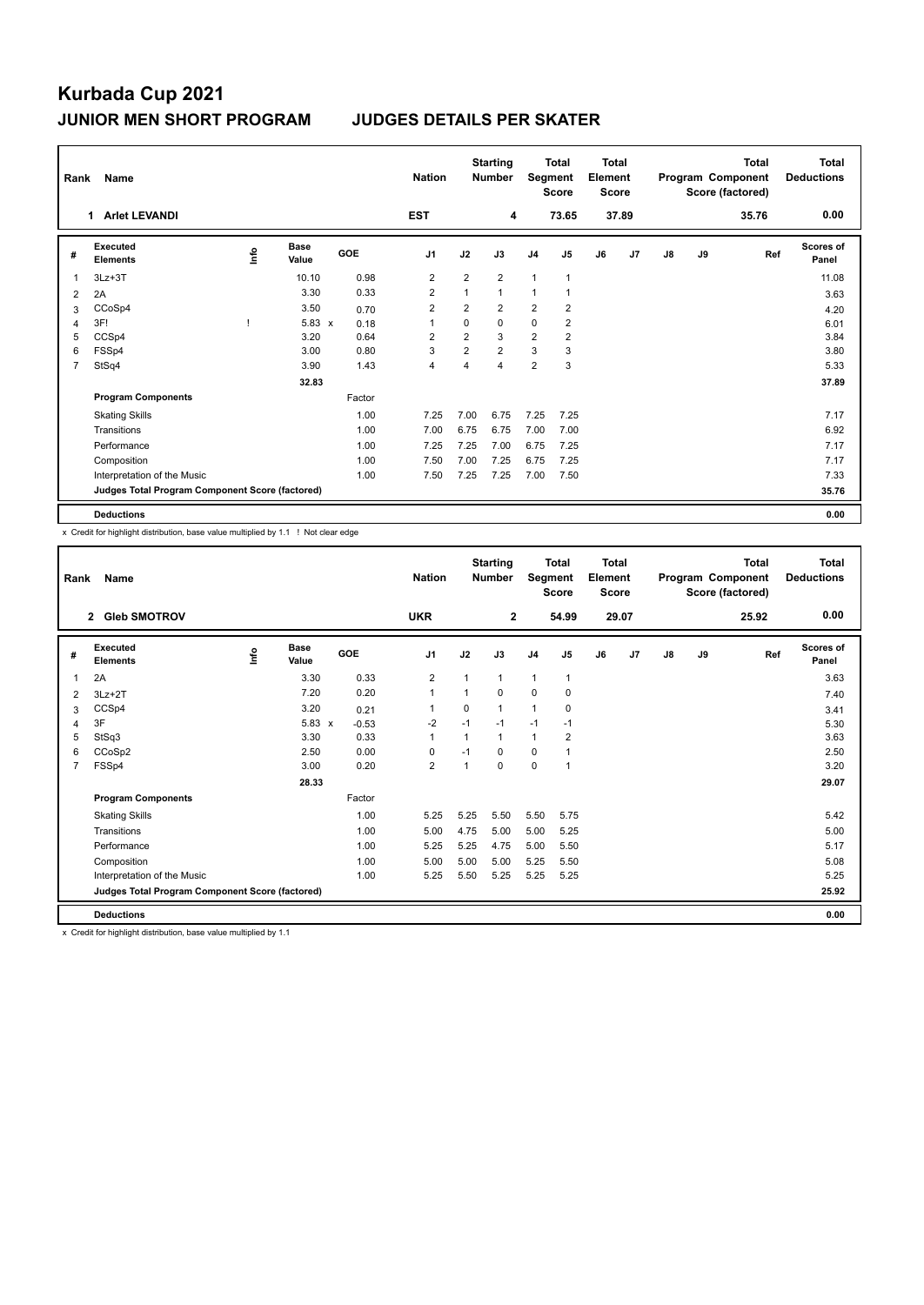# **Kurbada Cup 2021 JUNIOR MEN SHORT PROGRAM JUDGES DETAILS PER SKATER**

| Rank           | <b>Name</b>                                     |         |                      |            | <b>Nation</b>            |          | <b>Starting</b><br><b>Number</b> | Segment        | <b>Total</b><br><b>Score</b> | Total<br>Element<br><b>Score</b> |                |               |    | Total<br>Program Component<br>Score (factored) | <b>Total</b><br><b>Deductions</b> |
|----------------|-------------------------------------------------|---------|----------------------|------------|--------------------------|----------|----------------------------------|----------------|------------------------------|----------------------------------|----------------|---------------|----|------------------------------------------------|-----------------------------------|
|                | <b>Kirils KORKACS</b><br>3                      |         |                      |            | <b>LAT</b>               |          | 5                                |                | 42.79                        |                                  | 16.30          |               |    | 26.49                                          | 0.00                              |
| #              | Executed<br><b>Elements</b>                     | ۴       | <b>Base</b><br>Value | <b>GOE</b> | J <sub>1</sub>           | J2       | J3                               | J <sub>4</sub> | J <sub>5</sub>               | J6                               | J <sub>7</sub> | $\mathsf{J}8$ | J9 | Ref                                            | Scores of<br>Panel                |
| $\mathbf{1}$   | 2Lzq+COMBO                                      |         | 2.10                 | $-1.05$    | $-5$                     | $-5$     | $-5$                             | $-5$           | $-5$                         |                                  |                |               |    |                                                | 1.05                              |
| 2              | 3F<                                             | $\prec$ | 4.24                 | $-0.99$    | $-5$                     | $-2$     | $-3$                             | $-2$           | $-2$                         |                                  |                |               |    |                                                | 3.25                              |
| 3              | CCSp3                                           |         | 2.80                 | $-0.47$    | $-2$                     | $-2$     | $-2$                             | $-1$           | 1                            |                                  |                |               |    |                                                | 2.33                              |
| 4              | $1A^*$                                          | $\star$ | 0.00 x               | 0.00       | $\overline{\phantom{a}}$ |          |                                  |                |                              |                                  |                |               |    |                                                | 0.00                              |
| 5              | FSSp4                                           |         | 3.00                 | 0.10       | 0                        | $\Omega$ | 0                                | $\mathbf{1}$   | 1                            |                                  |                |               |    |                                                | 3.10                              |
| 6              | StSq2                                           |         | 2.60                 | 0.35       | $\overline{1}$           | 1        | 1                                | $\overline{2}$ | $\overline{\mathbf{c}}$      |                                  |                |               |    |                                                | 2.95                              |
| $\overline{7}$ | CCoSp4                                          |         | 3.50                 | 0.12       | $\mathbf 0$              | 0        | 0                                | $\overline{1}$ | $\overline{2}$               |                                  |                |               |    |                                                | 3.62                              |
|                |                                                 |         | 18.24                |            |                          |          |                                  |                |                              |                                  |                |               |    |                                                | 16.30                             |
|                | <b>Program Components</b>                       |         |                      | Factor     |                          |          |                                  |                |                              |                                  |                |               |    |                                                |                                   |
|                | <b>Skating Skills</b>                           |         |                      | 1.00       | 5.25                     | 5.00     | 5.00                             | 5.75           | 6.25                         |                                  |                |               |    |                                                | 5.33                              |
|                | Transitions                                     |         |                      | 1.00       | 4.75                     | 4.75     | 5.00                             | 5.50           | 6.00                         |                                  |                |               |    |                                                | 5.08                              |
|                | Performance                                     |         |                      | 1.00       | 4.75                     | 5.25     | 5.25                             | 5.50           | 5.75                         |                                  |                |               |    |                                                | 5.33                              |
|                | Composition                                     |         |                      | 1.00       | 5.00                     | 5.00     | 5.00                             | 5.75           | 6.00                         |                                  |                |               |    |                                                | 5.25                              |
|                | Interpretation of the Music                     |         |                      | 1.00       | 5.00                     | 5.00     | 5.25                             | 6.25           | 6.25                         |                                  |                |               |    |                                                | 5.50                              |
|                | Judges Total Program Component Score (factored) |         |                      |            |                          |          |                                  |                |                              |                                  |                |               |    |                                                | 26.49                             |
|                | <b>Deductions</b>                               |         |                      |            |                          |          |                                  |                |                              |                                  |                |               |    |                                                | 0.00                              |

< Under-rotated jump \* Invalid element x Credit for highlight distribution, base value multiplied by 1.1 q Jump landed on the quarter

| Rank           | Name                                            |      |                      |            | <b>Starting</b><br><b>Nation</b><br><b>Number</b> |             | <b>Total</b><br>Segment<br><b>Score</b> |                | <b>Total</b><br>Element<br><b>Score</b><br>16.81 |    | Program Component<br>Score (factored) |    | <b>Total</b><br>20.41 | <b>Total</b><br><b>Deductions</b><br>$-1.00$ |                    |
|----------------|-------------------------------------------------|------|----------------------|------------|---------------------------------------------------|-------------|-----------------------------------------|----------------|--------------------------------------------------|----|---------------------------------------|----|-----------------------|----------------------------------------------|--------------------|
|                | 4 Judge DILLON                                  |      |                      |            | <b>IRL</b>                                        |             | 3                                       |                | 36.22                                            |    |                                       |    |                       |                                              |                    |
| #              | Executed<br><b>Elements</b>                     | lnfo | <b>Base</b><br>Value | <b>GOE</b> | J <sub>1</sub>                                    | J2          | J3                                      | J <sub>4</sub> | J <sub>5</sub>                                   | J6 | J <sub>7</sub>                        | J8 | J9                    | Ref                                          | Scores of<br>Panel |
| $\mathbf{1}$   | 3S+COMBO                                        |      | 4.30                 | $-2.15$    | $-5$                                              | $-5$        | $-5$                                    | $-5$           | $-5$                                             |    |                                       |    |                       |                                              | 2.15               |
| 2              | 2A                                              |      | 3.30                 | $-1.32$    | -3                                                | $-4$        | $-4$                                    | $-4$           | $-4$                                             |    |                                       |    |                       |                                              | 1.98               |
| 3              | StSq3                                           |      | 3.30                 | 0.00       | 0                                                 | 1           | $\Omega$                                | $\Omega$       | 0                                                |    |                                       |    |                       |                                              | 3.30               |
| $\overline{4}$ | FSSp3                                           |      | 2.60                 | $-0.09$    | $-1$                                              | $\mathbf 0$ | $-1$                                    | 0              | $\pmb{0}$                                        |    |                                       |    |                       |                                              | 2.51               |
| 5              | 2F!                                             |      | 1.98 x               | $-0.18$    | $-1$                                              | $-1$        | $-1$                                    | $-1$           | $-1$                                             |    |                                       |    |                       |                                              | 1.80               |
| 6              | CCSp2                                           |      | 2.30                 | $-0.23$    | $-1$                                              | $-1$        | $-1$                                    | $-1$           | $-1$                                             |    |                                       |    |                       |                                              | 2.07               |
| $\overline{7}$ | CCoSp3                                          |      | 3.00                 | 0.00       | 0                                                 | $-1$        | $\Omega$                                | 0              | 0                                                |    |                                       |    |                       |                                              | 3.00               |
|                |                                                 |      | 20.78                |            |                                                   |             |                                         |                |                                                  |    |                                       |    |                       |                                              | 16.81              |
|                | <b>Program Components</b>                       |      |                      | Factor     |                                                   |             |                                         |                |                                                  |    |                                       |    |                       |                                              |                    |
|                | <b>Skating Skills</b>                           |      |                      | 1.00       | 4.25                                              | 4.75        | 4.25                                    | 4.25           | 4.25                                             |    |                                       |    |                       |                                              | 4.25               |
|                | Transitions                                     |      |                      | 1.00       | 4.00                                              | 4.25        | 4.00                                    | 4.00           | 4.00                                             |    |                                       |    |                       |                                              | 4.00               |
|                | Performance                                     |      |                      | 1.00       | 4.00                                              | 4.50        | 3.75                                    | 4.25           | 4.00                                             |    |                                       |    |                       |                                              | 4.08               |
|                | Composition                                     |      |                      | 1.00       | 4.25                                              | 4.50        | 4.00                                    | 4.25           | 4.25                                             |    |                                       |    |                       |                                              | 4.25               |
|                | Interpretation of the Music                     |      |                      | 1.00       | 4.00                                              | 4.50        | 3.75                                    | 3.75           | 3.75                                             |    |                                       |    |                       |                                              | 3.83               |
|                | Judges Total Program Component Score (factored) |      |                      |            |                                                   |             |                                         |                |                                                  |    |                                       |    |                       |                                              | 20.41              |
|                | <b>Deductions</b>                               |      | Falls:               | $-1.00$    |                                                   |             |                                         |                |                                                  |    |                                       |    |                       |                                              | $-1.00$            |

x Credit for highlight distribution, base value multiplied by 1.1 ! Not clear edge